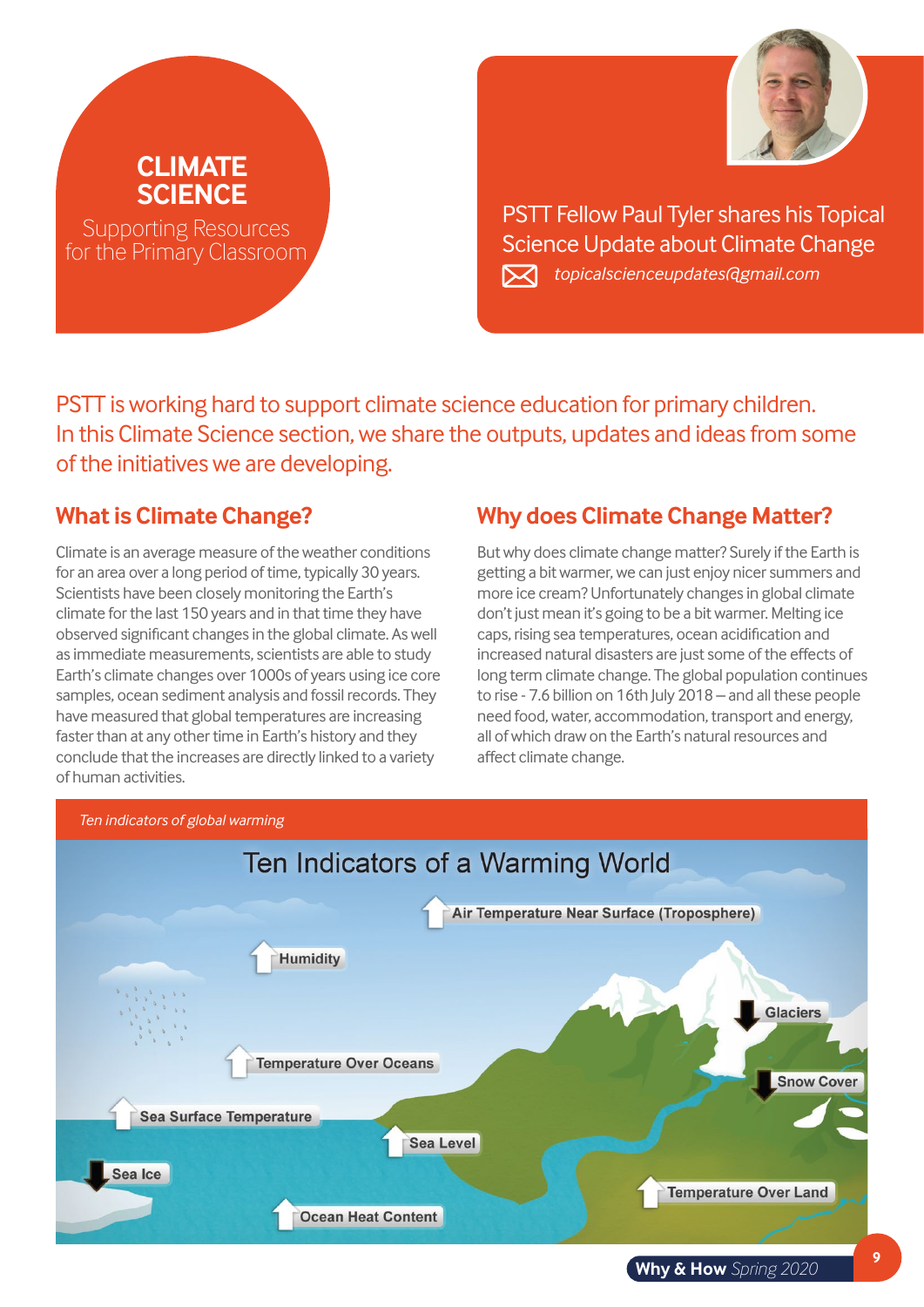# **Why do people talk about it as the Climate Change Debate?**

Science tells us we have a problem that affects all of us, so surely we can all pull together to solve it? That'd be great, wouldn't it? Unfortunately it's not quite that simple. Science is often influenced by politics and economics; global leaders hold the power to make real change - most of them agree, but not all of them, hence the word debate which is unhelpful.

#### **The Energy Issue**

Seven and a half billion people use a lot of energy! In the last 50 years, global energy consumption has more than tripled and shows no signs of slowing down. More concerning is the fact that, even with advances in renewable technology, we still get about 75% of our energy from non-renewable fossil fuel sources: gas, coal and oil. Energy scientists and engineers are constantly working on new solutions and improving current technologies to meet the growing needs of an energy-hungry global population.

Read more about: **[Non-Renewable Energy](https://www.youtube.com/watch?v=zaXBVYr9Ij0) [Renewable Energy](https://www.youtube.com/watch?v=1kUE0BZtTRc) [Energy Sources](https://www.bbc.co.uk/bitesize/topics/zp22pv4/articles/ztxwqty)**

*Wind and solar power – examples of renewable energy*



*Power from burning fossil fuels – an example of non-renewable energy*